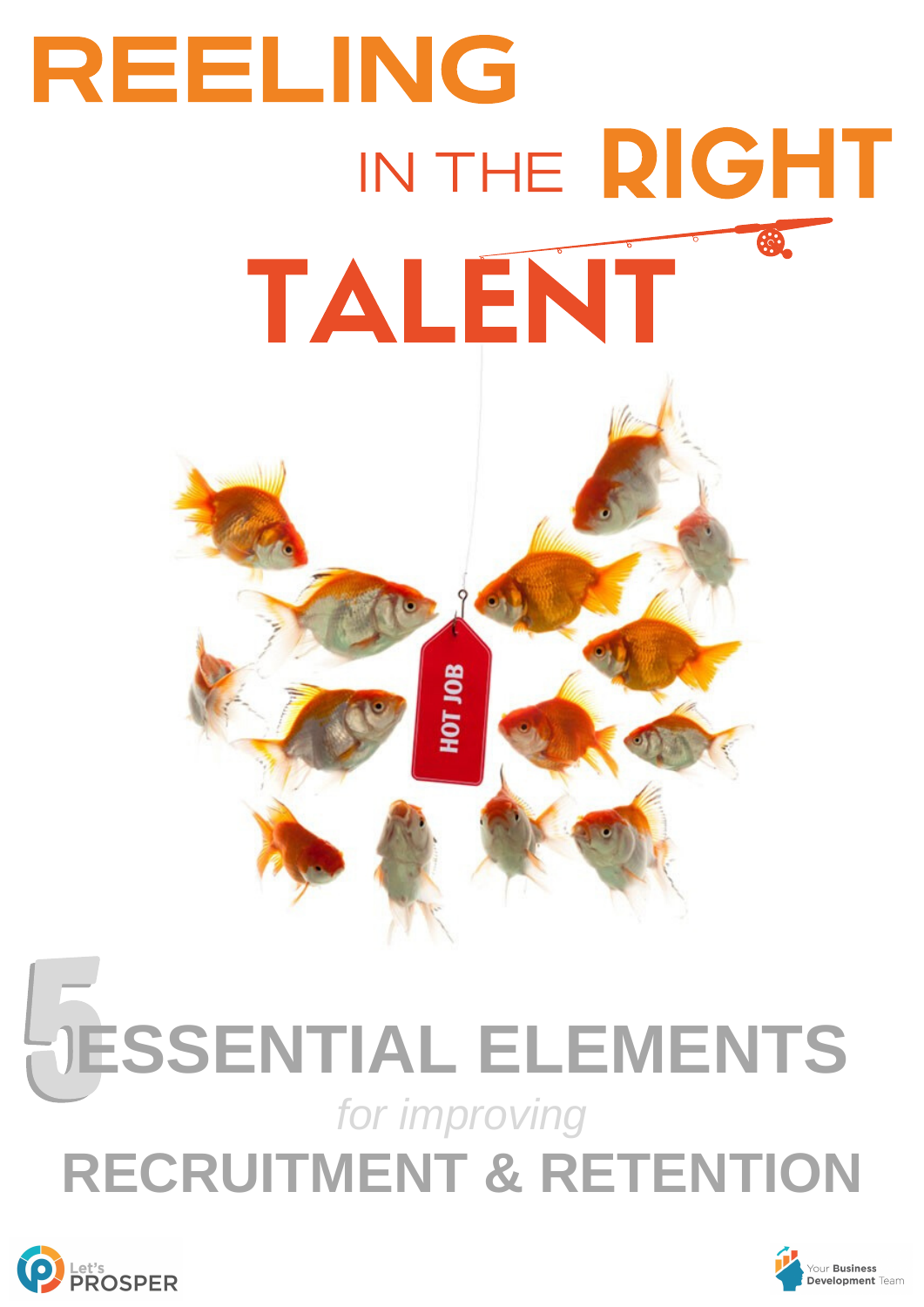## THE ESSENTIAL ELEMENTS

#### "We cannot solve our problems with the same thinking used to create them" - Albert Einstein -



*Join us on the journey as we take a deep dive into what's required for turning strategy into reality Let's go...*



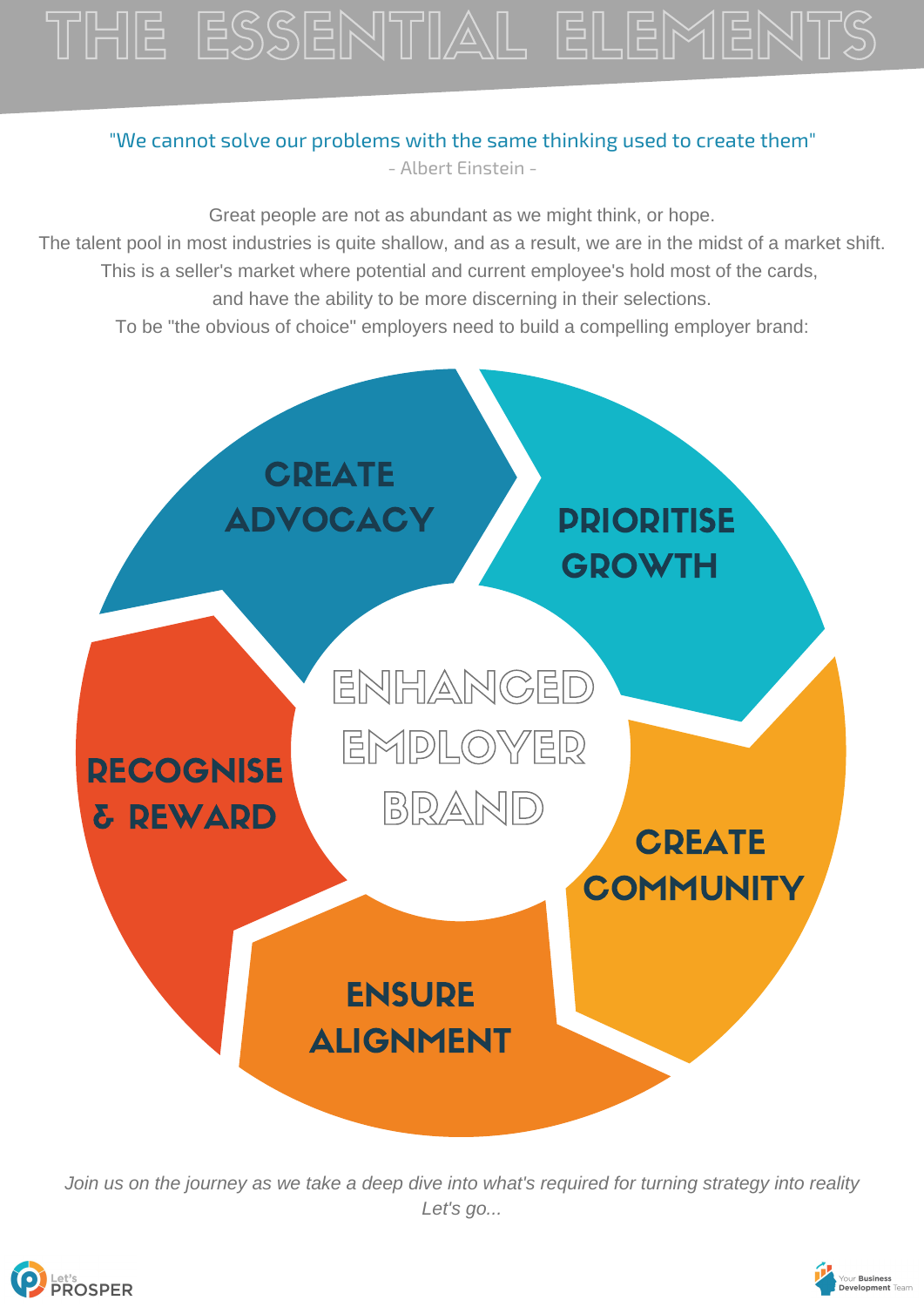## GREATE ADVOGA

#### "Treat employees like they make a difference and they will" - Jim Goodnight -

In this age of *influencer marketing* it's important to recognise the potential power of advocacy, in this instance, employee advocacy. While many of us look to recruitment agencies and job sites for support in finding great people, our most powerful tool may well be those we already have on our team. Take this example from LinkedIn research: *On average, your employees have a combined network 10x larger than your company. When they share a post, it is seen as 3x more authentic. Additionally, when they share a post, it has basically double the click-through rate.*

Imagine the reach and engagement you could create with vacant roles if your team were singing the praises of your workplace and actively involved in finding potential coworkers. Let's be clear, not all staff will immediately jump at the opportunity to assist your efforts but those who are highly engaged and genuinely enjoy their roles may well be willing to embrace the role of brand ambassador.

This approach increases the likelihood of *passive recruitment* occurring i.e. courting potential candidates who aren't currently looking for a job. These often tend to be the most appealing prospects.

So, how else can YOU harness the power of advocacy in your workplace...

## THE POWER OF PURPOSE

What are you in the business of? Why does your business exist? What is your brand promise? Share examples of impactful, fulfilling, interesting and/or exciting ways in which you and your team have created great outcomes for your customers or community.

## BIO YOUR ALUMNI

Which previous team members have used the learning and experiences acquired during their time with you as a springboard into different environments and opportunities? Capturing their stories of career enhancement and personal development can prove inspirational and alluring for others considering their potential next steps.

### **RETURNING TO THE NEST**

Do you have anyone who has experienced your environment, transitioned out to 'greener pastures', then returned wiser and more grateful. Quiz them on what they missed, what makes your workplace different, why they chose to return and what keeps them loyal now?



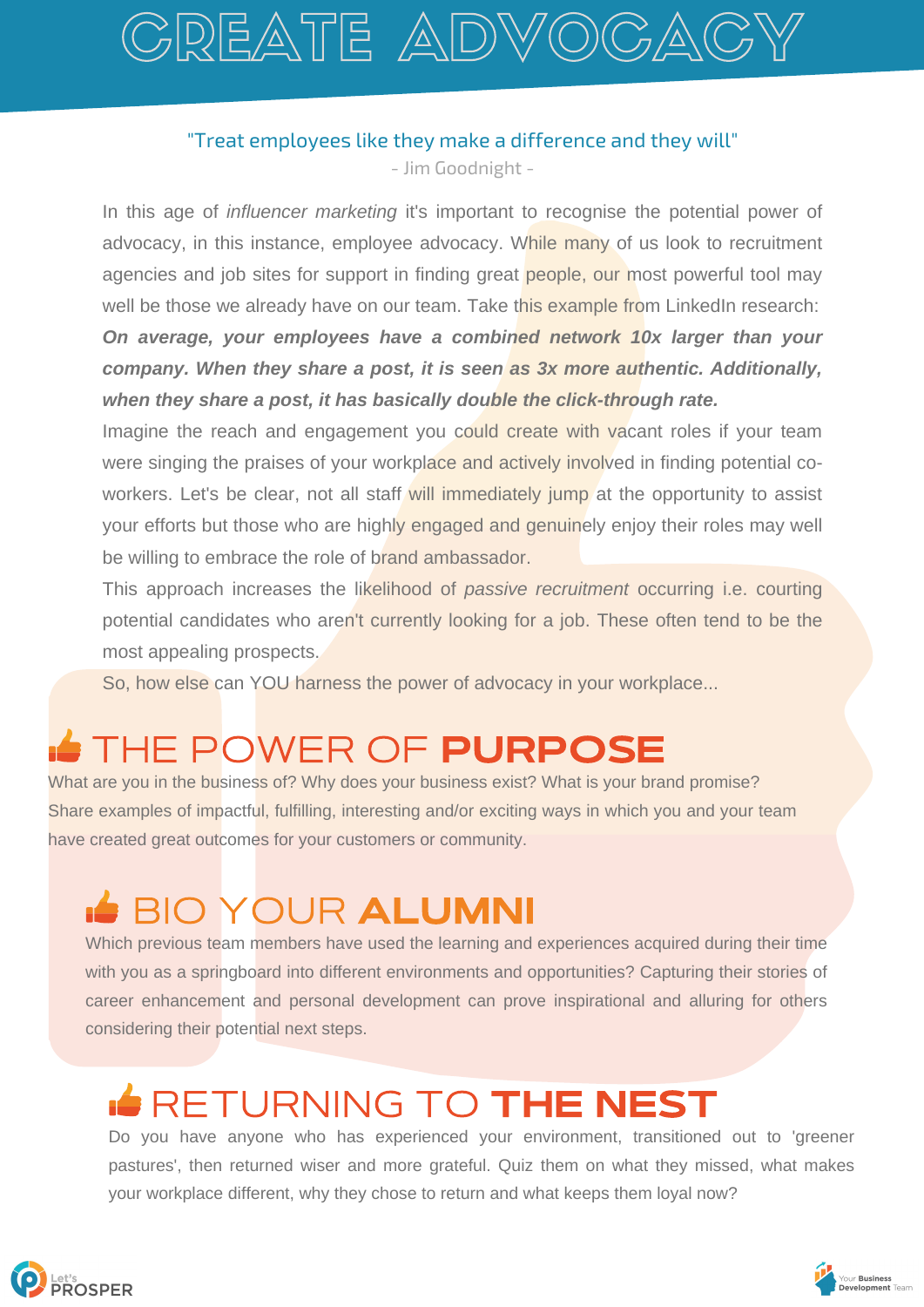## PRIORITISE GROW

### Happiness lies in the joy of achievement and the thrill of creative effort" - Franklin D. Roosevelt -

What motivates someone to consider a change in employer? The obvious answer to many would be more money, but the truth is - this is seldom the key reason cited.

When you dig into the research, one factor continually appears at the top of the list: **Learning and Development opportunities (or lack thereof).**

Building expertise, enhancing efficiency or acquiring new skills is an alluring proposition that modern employees EXPECT their employer to provide. They also expect to have some say on what that could/should entail. Co-creation is key for creating buy-in.

While this type of commitment may create an additional burden on the business, from a time and expense standpoint (especially if retention is an issue), consider this:

**When a cynic asks, "What if we train them and they leave?' Winning organisations respond: 'What if we don't train them and they stay?'" - Peter Drucker**

The potential tangible benefits to the business include: higher productivity, increased engagement, decreased resistance to change, and improved client advocacy. Surely this is the true definition of a win-win situation.

So, what steps can YOU take to start winning with learning and development...

## PREPARE A PLAN

Undertake a goal-setting process with each team member to uncover their growth objectives. **Where are they currently? Where do they want to be? How will they get there (actions/milestones)? Why is this important (to them)? What support do they require?** We call this our Growth Roadmap process - get in touch if you need some help!

### **© TURN THEORY INTO PRACTICE**

Think back to the last seminar or presentation you attended - how much of the content do you recall? Research suggests this can be as little as 5% after only one week, BUT, if you taught your learnings to others in that period your retention rate can be as high as 90%. **Learning is like fitness, use it or lose it.** Protect your investment by planning periods of practical application (or on-teaching) in the following weeks. Special projects are great option for this!

### **& ROAD TO REDUNDANCY**

When offering progression pathways it's important to challenge your incumbents to develop their "succession strategy"; who will fill the void they leave and have they equipped that person to succeed in the role? Setting the expectation that people **'***leave their role in a better position than they found it'* limits the likelihood of a knowledge vacuum being created.

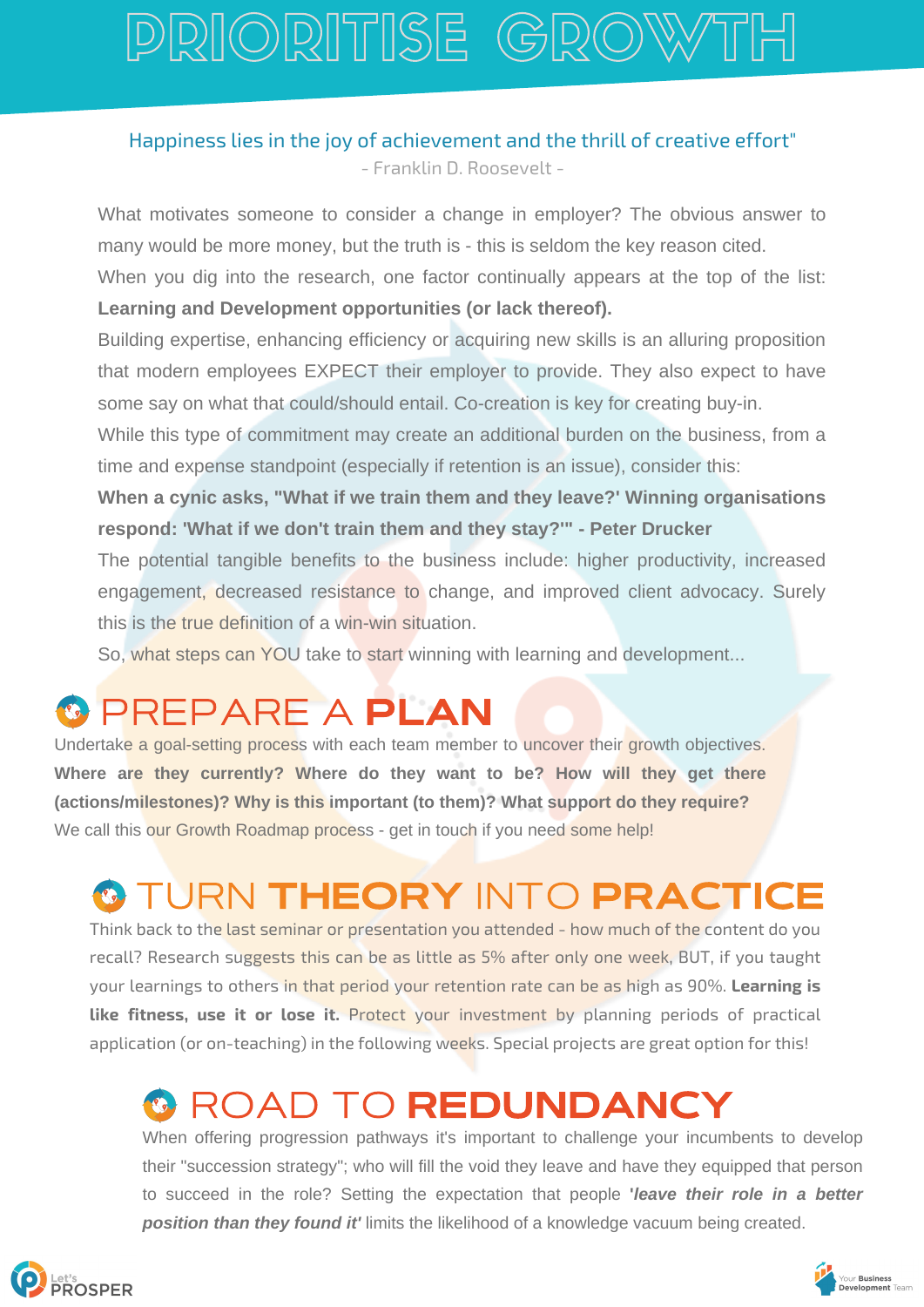#### "You don't build a business, you build people, and they build the business " - Zig Ziglar -

We are social creatures; positive, supportive relationships are something we crave in all aspects of our lives, including work. By creating an inclusive culture we can, in turn, develop a sticky culture - an emotive connection to the people and place of work. When people feel connected to their colleagues and organisation they are less likely to entertain other employment offers. This can help create a competitive advantage for the business, because as Gallup© states: **Performance = Talent x Tenure** 

Unlocking and realising the true potential and benefit of great people takes time.

Additionally, if you are looking further afield for applicants, those people may not have an established support network in your area. Your willingness and ability to provide some aspects of this (especially early in their tenure) may be a pivotal factor in their decision, especially if they have a partner and/or dependants.

Finally, great teams are those that perform better than the sum of their parts; that is the power of collaboration. This only materialises in environments where individuals are prepared to think beyond-self, and put collective objectives ahead of their individual ambitions. An organisational culture like this never struggles to find willing recruits!! So, what can YOU do to build on the concept of community in your workplace...

## PRIORITISE THEIR PASSIONS

Uncovering and understanding the situations when people are at their best can be invaluable. **What collection of activities would make up someone's ideal day (in and out of work)?** Often, this exercise signals mutual interests (across the team) you can leverage to develop more meaningful relationships. The challenge from here is to create opportunities for people to spend more time on these 'energy maker' experiences (and less on those energy takers).

## FRIENDS AFTER FIVE

Great teams make time and create opportunities to go beyond being 'just' work colleagues, as the old saying goes **"those that play together, stay together"**. This doesn't just mean booze-fuelled friday nights, consider things like corporate sports events and family-friendly barbeques, to take you out of your usual surroundings and show a different side of self.

## HAVE A SOCIAL IMPACT

Build a 'feel good' factor into your team-building approach by supporting initiatives that focus on the betterment of your community. Charity events, outreach programmes, or volunteering the opportunities are endless. **Working together to advance a worthy cause** provides an enhanced sense of shared purpose and further accentuates the importance of collaboration.



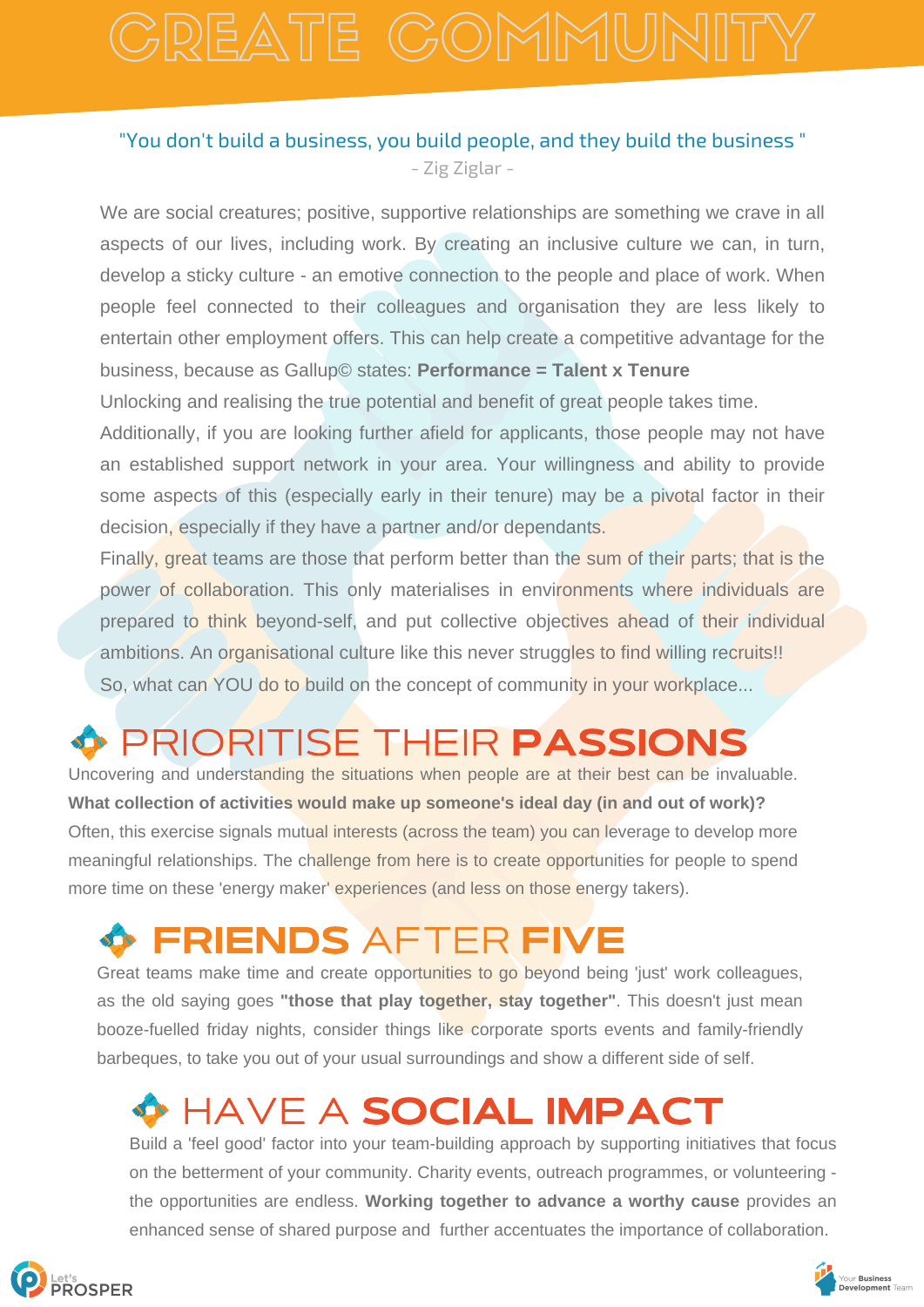## ENSURE ALIGNMENT

### "Hiring is guessing - Firing is knowing"

- Gary Vaynerchuk -

As the quote above alludes to, we take a leap of faith when we add people to our teams. Our hope is that they deliver on the promise shown in the interview and vetting process, while also integrating well with us and the existing team. Some people fit, some don't. This is sometimes even more pertinent to your existing team members, and is often exacerbated by change initiatives and employee turnover. Having the ability to spot the outliers, and the conviction to do something about it, is crucial to the ongoing success of your business. Great people gravitate towards cultures that prioritise great people.<br>Whether it's explicitly stated or not, your organisation will have a workplace culture.

Simply put; **Culture is how we Think , Act and Interact.**

Being conscious of this and working to accentuate the positive aspects, while actively removing the negative facets, helps to ensure an enhanced (not eroded) environment.

An important question to ask is - **Who gets ahead around here?**

Those who deliver the best results aren't always doing it in a manner that is culturally aligned, and this is where your commitment to culture is truly tested.

So, what can YOU do to set the tone, and create a high-performance culture...

## CO-CREATE CLIMATE RULES

Work with your team to develop a set of non-negotiables. Repeatable actions that help to improve workplace culture and employee engagement. To aide the process, ask questions like: What are the baseline expectations for our internal and external interactions? What simple behaviours, if normalised, will have a positive impact on what we do and how we do it?

## )NTEXTUALISE CORE VALUES

Core values are the fundamental beliefs/guiding principles that dictate collective behaviour. Many organisations have these clearly articulated and plastered on their walls & websites. What most lack however, is explicit DO and DON'T behaviours that are related to the specific roles and situations that individuals encounter on a daily basis. This exercise greatly improves understanding and adherence, because the values become more relatable and actionable.

## CULTURE OF COACHING

Creating a cultural shift isn't a fit-and-forget type exercise, it requires education, support mechanisms, and consistent checkpoints to assess progress. You must inspect what you expect if you want buy-in at scale. Instigate a coaching rhythm that helps people to identify their individual wins and work-ons along with a set of agreed actions for continued growth.

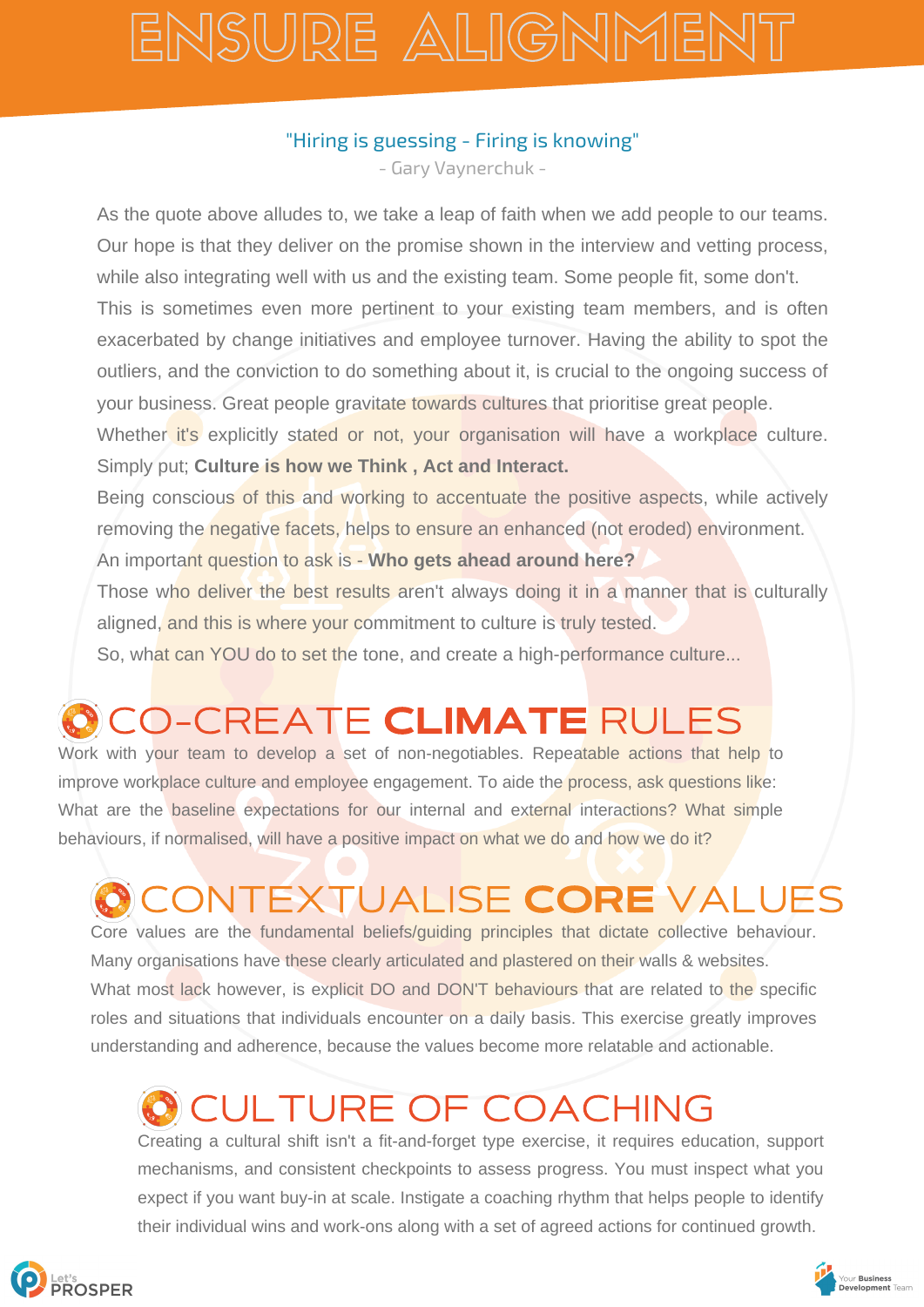## RECOGNISE & REWA

#### "Next to excellence is the appreciation of it "

- William Makepeace Thackeray -

We humans are complex creatures, a concert of electrical impulses and chemical reactions. Interestingly, our modern environments have created something of an addiction to one of these chemicals - a neurotransmitter called Dopamine.

Alcohol, cigarettes and gambling prompt a dopamine hit, obviously none are overly appropriate in the workplace, but something equally effective (and harm-free) is praise.

Recognition for good work creates this chemical reaction and evokes feelings of pride, satisfaction and enjoyment. Importantly, this 'feel good factor' has a strong correlation with productivity. Research indicates that those who are recognised for positive contributions on a weekly basis out-perform those that are not by 8%-20%.

Unfortunately, like all addictions, the need for the next 'hit' rolls round quite quickly. We need that reward/repeat loop to keep on spinning. When people don't receive adequate recognition they tend ask themselves questions like "What am I doing this for?" or "Does anyone care?". Employees who report that they're not adequately recognized at work are three times more likely to say they'll quit in the next year. That's a stat worth avoiding!! So, what do YOU need to consider as you go about praising your people...

### IDENTIFY THE IMPACT

As with most things, context is key. Generic praise is good but specific praise is most definitely better. For example: *What exactly made this good work? In what way did it have a positive impact? Who benefited you? How was the customer experience enhanced by my efforts?* Don't assume that people will correctly assign the praise with the behaviour that prompted it!

## LANGUAGES OF APPRECIATION

When recognising or rewarding a job well done, it's important to consider individual preference in the way this is communicated. For example, some people love public fanfare while others wince at the thought of it. Knowing what works, and for who, is important for ensuring the intended impact is created. For ideas, visit - https://www.slideshare.net/wbdcflorida/the-5-languages-of-appreciation-in-the-workplace-summary

## ONNECT THE CORE VALUES

in addition to the points above, don't miss the opportunity to make a tangible link with your core values. As previously stated, it's important to contextualise your core values, and what better way to create a memorable link than to make it personal and positive!



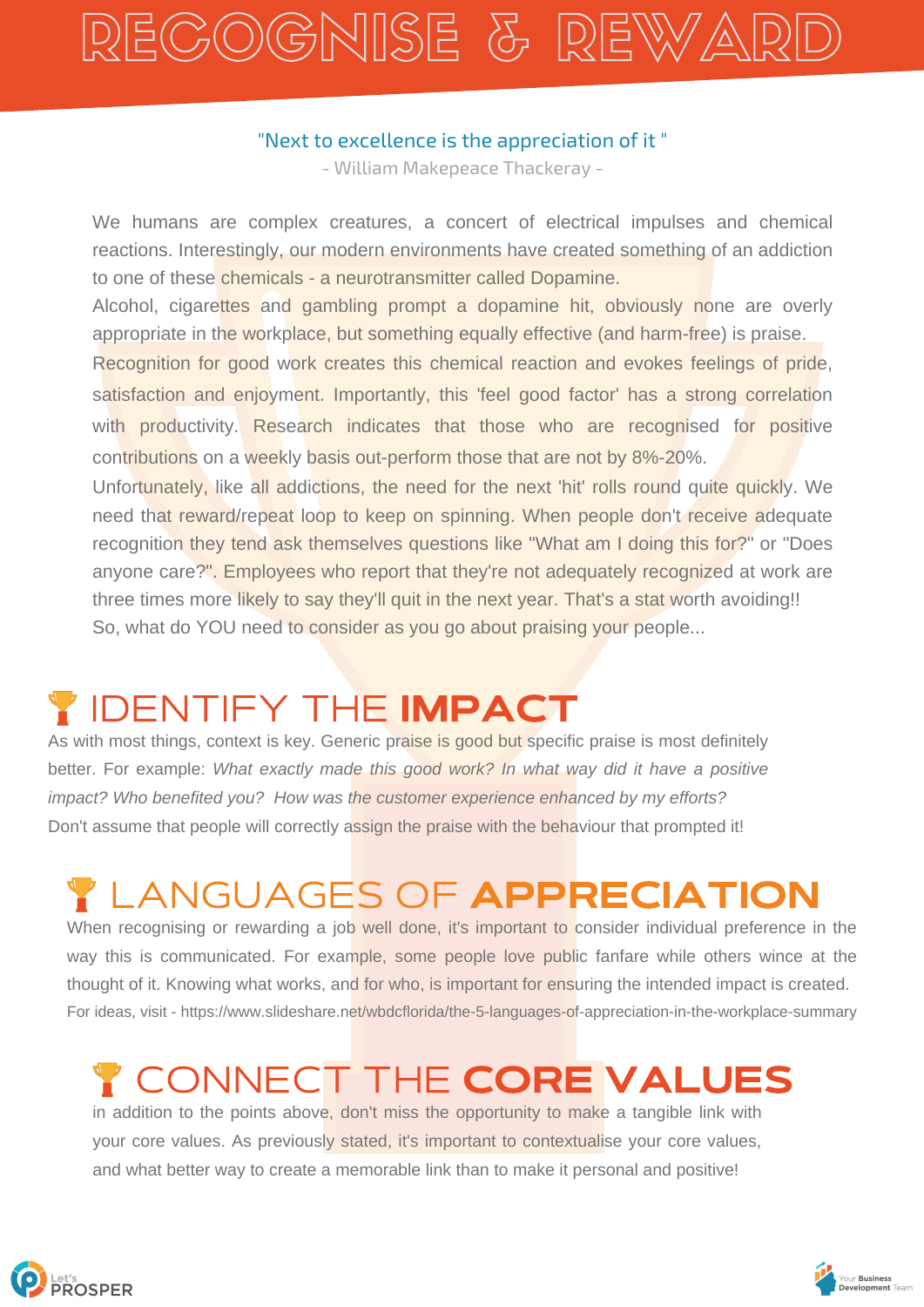

In conclusion, the big take home message here is *focus on those in front of you*. Win with the people you currently employ, and use that success as a catalyst for luring other great people.

*We can assist your efforts through...*

Let's<br>**PROSPER** 

### **Support to identify your paddlers, passengers (and problems)**



#### **Strategies to convert your non-paddlers** and move them along the culture continuum



Gain insights into your opportunities and obstacles, then create an action plan to kickstart your progress from GOOD to GREAT through...



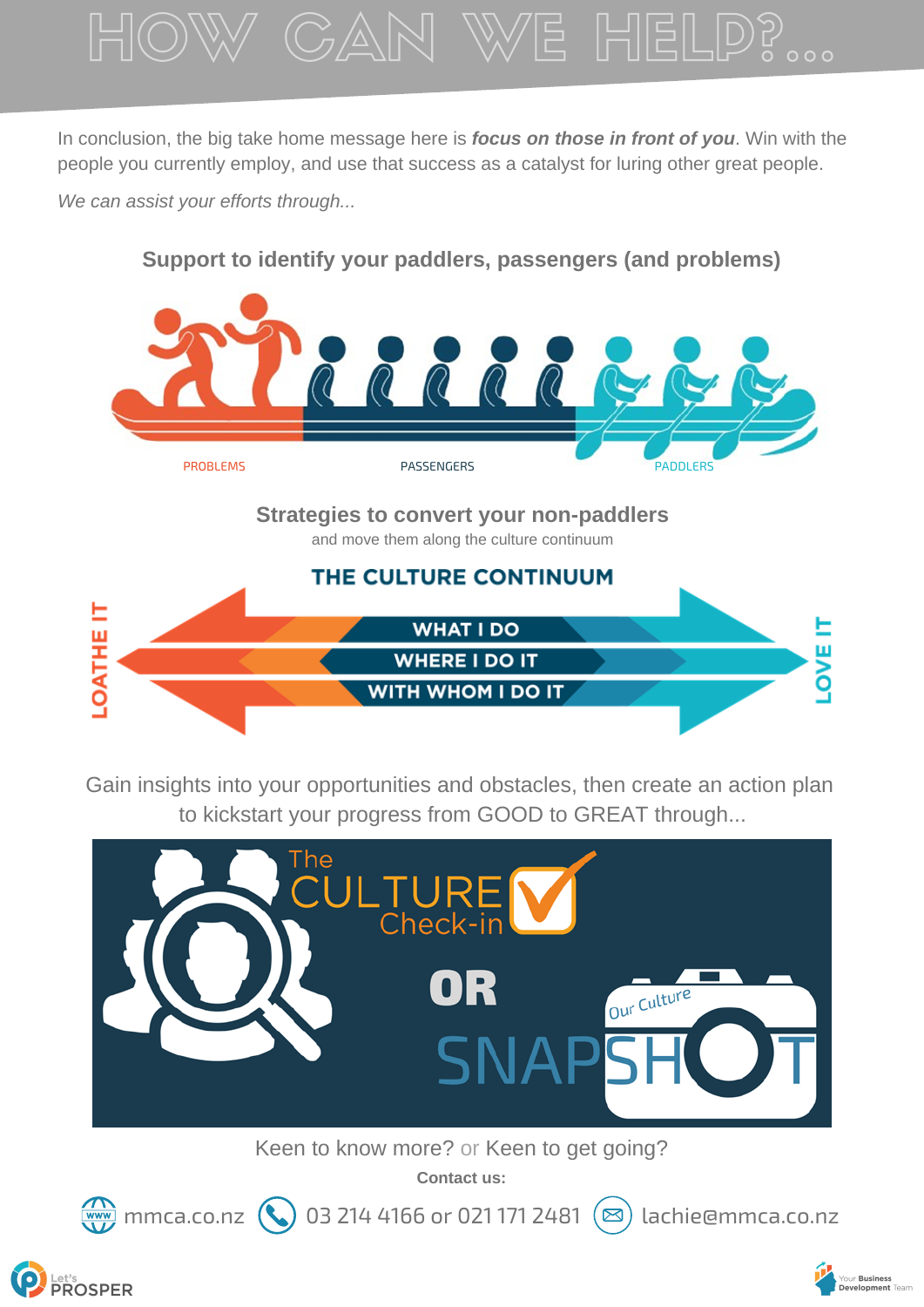## YOUR NOTES:

| <u> 1989 - Andrea San Andrea Andrea Andrea Andrea Andrea Andrea Andrea Andrea Andrea Andrea Andrea Andrea Andrea </u>                                           |
|-----------------------------------------------------------------------------------------------------------------------------------------------------------------|
|                                                                                                                                                                 |
|                                                                                                                                                                 |
|                                                                                                                                                                 |
|                                                                                                                                                                 |
|                                                                                                                                                                 |
|                                                                                                                                                                 |
|                                                                                                                                                                 |
|                                                                                                                                                                 |
| <b>一个人的人,我们也不会</b> 是一个人的人,我们也不会是一个人的人,我们也不会是一个人的人,我们也不会是一个人的人,我们也不会是一个人的人,我们也不会是一个人的人,我们                                                                        |
|                                                                                                                                                                 |
|                                                                                                                                                                 |
|                                                                                                                                                                 |
|                                                                                                                                                                 |
|                                                                                                                                                                 |
|                                                                                                                                                                 |
|                                                                                                                                                                 |
|                                                                                                                                                                 |
| ,我们也不能会在这里,我们也不能会在这里,我们也不能会在这里,我们也不能会在这里,我们也不能会在这里,我们也不能会在这里,我们也不能会在这里,我们也不能会在这里                                                                                |
|                                                                                                                                                                 |
|                                                                                                                                                                 |
|                                                                                                                                                                 |
|                                                                                                                                                                 |
|                                                                                                                                                                 |
|                                                                                                                                                                 |
|                                                                                                                                                                 |
|                                                                                                                                                                 |
| ,我们也不会有什么。""我们的人,我们也不会不会不会不会不会不会不会。""我们的人,我们也不会不会不会不会不会不会。""我们的人,我们也不会不会不会不会不会不会                                                                                |
|                                                                                                                                                                 |
|                                                                                                                                                                 |
|                                                                                                                                                                 |
|                                                                                                                                                                 |
|                                                                                                                                                                 |
|                                                                                                                                                                 |
|                                                                                                                                                                 |
| ,一个人的人都是一个人的人,我们也不会不会不会。""我们,我们也不会不会不会不会。""我们,我们也不会不会不会不会。""我们,我们也不会不会不会。""我们,我们                                                                                |
|                                                                                                                                                                 |
|                                                                                                                                                                 |
|                                                                                                                                                                 |
|                                                                                                                                                                 |
|                                                                                                                                                                 |
|                                                                                                                                                                 |
|                                                                                                                                                                 |
|                                                                                                                                                                 |
| ,我们也不能在这里的,我们也不能在这里的时候,我们也不能在这里的时候,我们也不能会不能会不能会不能会不能会不能会。""我们,我们也不能会不能会不能会不能会不能会                                                                                |
|                                                                                                                                                                 |
|                                                                                                                                                                 |
|                                                                                                                                                                 |
|                                                                                                                                                                 |
|                                                                                                                                                                 |
|                                                                                                                                                                 |
|                                                                                                                                                                 |
|                                                                                                                                                                 |
| <u> 1989 - Andrea San Andrea San Andrea San Andrea San Andrea San Andrea San Andrea San Andrea San Andrea San A</u>                                             |
|                                                                                                                                                                 |
|                                                                                                                                                                 |
|                                                                                                                                                                 |
|                                                                                                                                                                 |
|                                                                                                                                                                 |
|                                                                                                                                                                 |
|                                                                                                                                                                 |
| <u> 1989 - Andrea Andrew Maria (h. 1989).</u><br>Nationalista de la carte de la carte de la carte de la carte de la carte de la carte de la carte de la carte d |
|                                                                                                                                                                 |
|                                                                                                                                                                 |
|                                                                                                                                                                 |
|                                                                                                                                                                 |
|                                                                                                                                                                 |
|                                                                                                                                                                 |
|                                                                                                                                                                 |
|                                                                                                                                                                 |
|                                                                                                                                                                 |
|                                                                                                                                                                 |
|                                                                                                                                                                 |
|                                                                                                                                                                 |
|                                                                                                                                                                 |
|                                                                                                                                                                 |
|                                                                                                                                                                 |
|                                                                                                                                                                 |
|                                                                                                                                                                 |
|                                                                                                                                                                 |
|                                                                                                                                                                 |
|                                                                                                                                                                 |
|                                                                                                                                                                 |
|                                                                                                                                                                 |
|                                                                                                                                                                 |
|                                                                                                                                                                 |
| <u> 1989 - Andrea San Andrea Andrea Andrea Andrea Andrea Andrea Andrea Andrea Andrea Andrea Andrea Andrea Andrea </u>                                           |
|                                                                                                                                                                 |
|                                                                                                                                                                 |
|                                                                                                                                                                 |
|                                                                                                                                                                 |
|                                                                                                                                                                 |
|                                                                                                                                                                 |
|                                                                                                                                                                 |
|                                                                                                                                                                 |
|                                                                                                                                                                 |
|                                                                                                                                                                 |
|                                                                                                                                                                 |
|                                                                                                                                                                 |
|                                                                                                                                                                 |
|                                                                                                                                                                 |
|                                                                                                                                                                 |
|                                                                                                                                                                 |
|                                                                                                                                                                 |
|                                                                                                                                                                 |
|                                                                                                                                                                 |
|                                                                                                                                                                 |
|                                                                                                                                                                 |
|                                                                                                                                                                 |
|                                                                                                                                                                 |
|                                                                                                                                                                 |
|                                                                                                                                                                 |
|                                                                                                                                                                 |
|                                                                                                                                                                 |
|                                                                                                                                                                 |
|                                                                                                                                                                 |
|                                                                                                                                                                 |
|                                                                                                                                                                 |
|                                                                                                                                                                 |
|                                                                                                                                                                 |
|                                                                                                                                                                 |
|                                                                                                                                                                 |
|                                                                                                                                                                 |
|                                                                                                                                                                 |
|                                                                                                                                                                 |